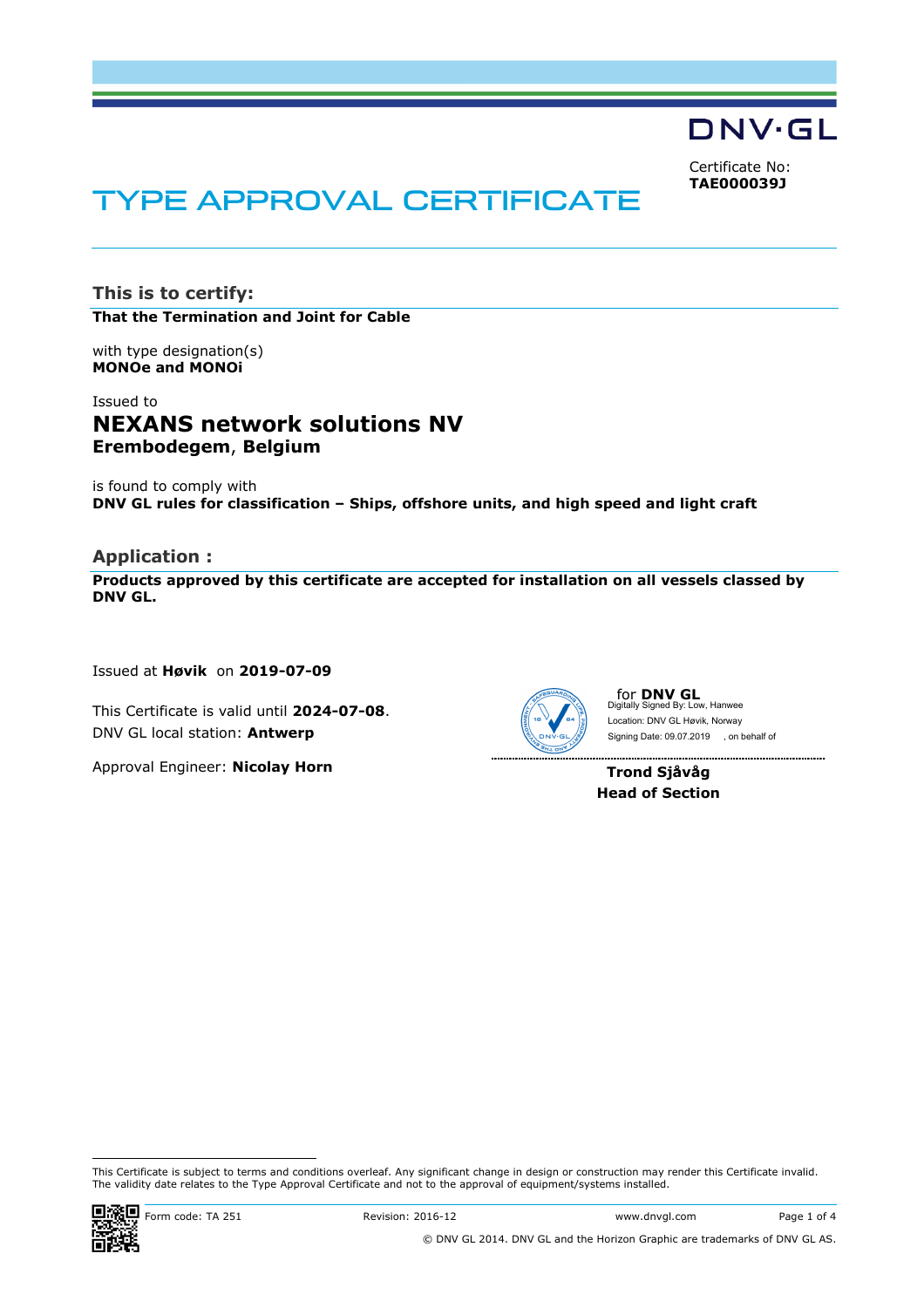Job Id: **262.1-028514-1** Certificate No: **TAE000039J**

# **Name and place of manufacturer**

Nexans Italy Offida ITALY

# **Product description**

Medium Voltage Indoor and Outdoor Termination kit FOR 11 (12) kV, 15 (17.5) kV, 22 (24) kV & 33 (36) kV. Type: MONOe & MONOi

#### **MONOe Outdoor Terminations for 1C cable**

| Termination type | Voltage Um<br>(kV) | Application range<br>$\text{(mm}^2)$ | (mm) |
|------------------|--------------------|--------------------------------------|------|
| 3x12 MONO e1.95  | 12                 | $25 - 95$                            | 400  |
| 3x12 MONO e1.240 | 12                 | $70 - 240$                           | 400  |
| 3x12 MONO e1.400 | 12                 | $185 - 400$                          | 420  |
| 3x12 MONO e1.630 | 12                 | $400 - 630$                          | 460  |
| 3x24 MONO e1.95  | 24                 | $25 - 95$                            | 420  |
| 3x24 MONO e1.240 | 24                 | $70 - 240$                           | 440  |
| 3x24 MONO e1.400 | 24                 | $185 - 400$                          | 510  |
| 3x24 MONO e1.630 | 24                 | $400 - 630$                          | 540  |
| 3x36 MONO e1.95  | 36                 | $25 - 95$                            | 480  |
| 3x36 MONO e1.240 | 36                 | $70 - 240$                           | 480  |
| 3x36 MONO e1.400 | 36                 | 185 - 400                            | 520  |
| 3x36 MONO e1.630 | 36                 | $400 - 630$                          | 560  |

### **MONOe Outdoor Terminations for 3C cable**

| Termination type  | Voltage Um<br>(kV) | Application range<br>(mm <sup>2</sup> ) | (mm) |
|-------------------|--------------------|-----------------------------------------|------|
| 3x12 MONO e3.95W  | 12                 | $25 - 95$                               | 700  |
| 3x12 MONO e3.240W | 12                 | $70 - 240$                              | 700  |
| 3x12 MONO e3.300W | 12                 | $120 - 300$                             | 700  |
| 3x12 MONO e3.500W | 12                 | $300 - 500$                             | 700  |
| 3x24 MONO e3.95W  | 24                 | $25 - 95$                               | 800  |
| 3x24 MONO e3.240W | 24                 | $70 - 240$                              | 800  |
| 3x24 MONO e3.400W | 24                 | 185 - 400                               | 800  |
| 3x24 MONO e3.95W  | 24                 | $25 - 95$                               | 1200 |
| 3x36 MONO e3.240W | 36                 | $70 - 240$                              | 1200 |
| 3x36 MONO e3.400W | 36                 | 185 - 400                               | 1200 |

#### **MONOi IndoorTerminations**

| Termination type | Voltage Um | Application range  |      |
|------------------|------------|--------------------|------|
|                  | (kV)       | (mm <sup>2</sup> ) | (mm) |
| 3x12 MONO i1.95  | 12         | $25 - 95$          | 270  |
| 3x12 MONO i1.240 | 12         | $70 - 240$         | 270  |
| 3x12 MONO i1.400 | 12         | 185 - 400          | 300  |
| 3x12 MONO i1.630 | 12         | 400 -630           | 320  |
| 3x24 MONO i1.95  | 24         | $25 - 95$          | 330  |
| 3x24 MONO i1.240 | 24         | $70 - 240$         | 330  |
| 3x24 MONO i1.400 | 24         | 185 - 400          | 360  |
| 3x24 MONO i1.630 | 24         | 400 -630           | 380  |
| 3x36 MONO i1.95  | 36         | $25 - 95$          | 420  |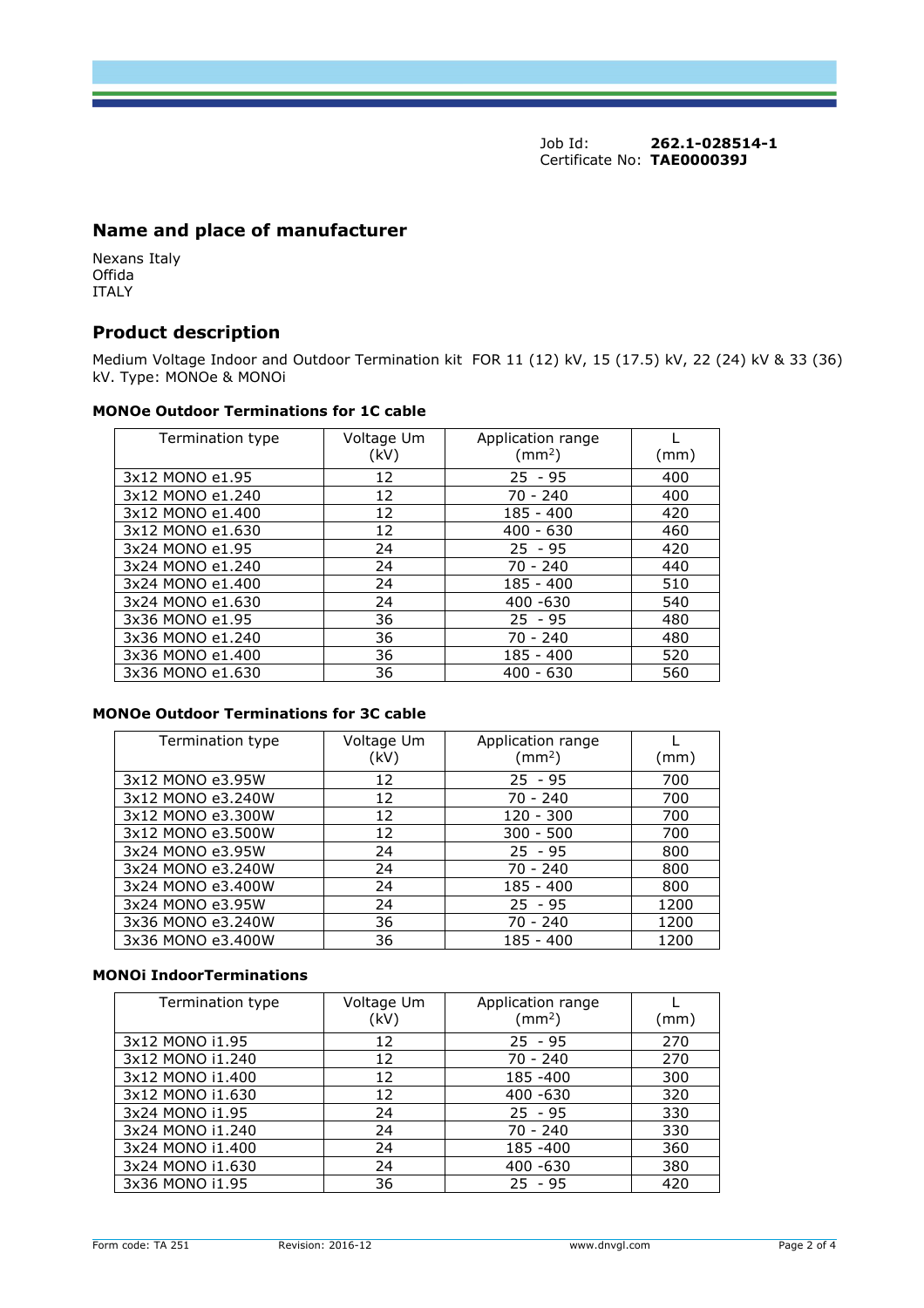#### Job Id: **262.1-028514-1** Certificate No: **TAE000039J**

| Termination type | Voltage Um<br>(kV) | Application range<br>$\text{ (mm}^2\text{)}$ | (mm) |
|------------------|--------------------|----------------------------------------------|------|
| 3x36 MONO i1.240 | 36                 | $70 - 240$                                   | 420  |
| 3x36 MONO i1.400 | 36                 | 185 - 400                                    | 450  |
| 3x36 MONO i1.630 | 36                 | 400 -630                                     | 407  |

#### **MONOe Indoor Terminations for 3C cable**

| Termination type  | Voltage Um<br>(kV) | Application range<br>$\rm (mm^2)$ | (mm) |
|-------------------|--------------------|-----------------------------------|------|
| 3x12 MONO i3.95W  | 12                 | $25 - 95$                         | 600  |
| 3x12 MONO i3.240W | 12                 | $70 - 240$                        | 600  |
| 3x12 MONO i3.300W | 12                 | $120 - 300$                       | 600  |
| 3x12 MONO i3.500W | 12                 | $300 - 500$                       | 600  |
| 3x24 MONO i3.95W  | 24                 | $25 - 95$                         | 700  |
| 3x24 MONO i3.240W | 24                 | 70 - 240                          | 700  |
| 3x24 MONO i3.400W | 24                 | $185 - 400$                       | 700  |
| 3x24 MONO i3.95W  | 24                 | $25 - 95$                         | 1000 |
| 3x36 MONO i3.240W | 36                 | 70 - 240                          | 1000 |
| 3x36 MONO i3.400W | 36                 | 185 - 400                         | 1000 |

# **Application/Limitation**

Installation has to be done in accordance with the installation instructions. Use in net with voltages above 15 (17.5) kV to be accepted case by case.

# **Type Approval documentation**

#### Technical info:

Heat Shrinkable Outdoor Termination for Singe Core Polymeric Cables with Cu wire or Tape Screen and Heat Shrinkable indoor Termination for Singe Core Polymeric Cables with Cu wire or Tape Screen, datasheet from Nexans.

#### Test reports:

KEMA Type Test Certificate of Complete Type Test no. 1320 & 1321-15 dated 2015-12-02,. IPH Type Test Report nos. 06448-17-0526 & 06448-17-0631 dated 2017- 12-15. RWE test report no. 14\_379-2 dated 2015-10-22.

## **Tests carried out**

Tested according to CENELEC HD 629.1 S2:2006.

#### **Marking of product**

Nexans – Factory Identification – Product Description– Voltage class.

#### **Periodical assessment**

The scope of the periodical assessment is to verify that the conditions stipulated for the Type approval are complied with and that no alterations are made to the product design or choice of materials.

The main elements of the assessment are:

- Inspection on factory samples, selected at random from the production line (where practicable)
- Results from Routine Tests (RT) checked (if not available tests according to RT to be carried out)
- Review of type approval documentation
- Review of possible change in design, materials and performance